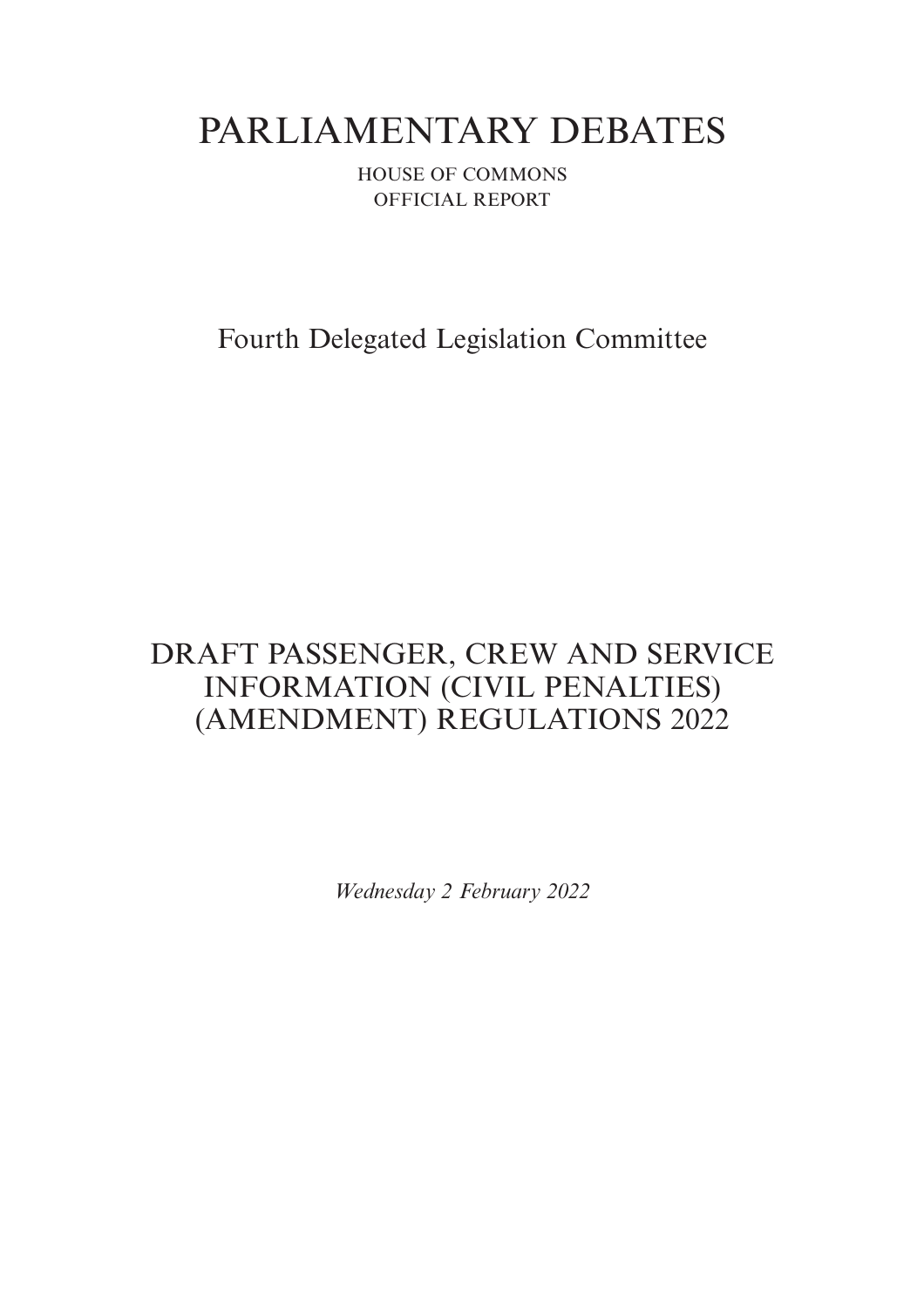No proofs can be supplied. Corrections that Members suggest for the final version of the report should be clearly marked in a copy of the report—not telephoned—and must be received in the Editor's Room, House of Commons,

**not later than**

**Sunday 6 February 2022**

© Parliamentary Copyright House of Commons 2022 *This publication may be reproduced under the terms of the Open Parliament licence, which is published at www.parliament.uk/site-information/copyright/.*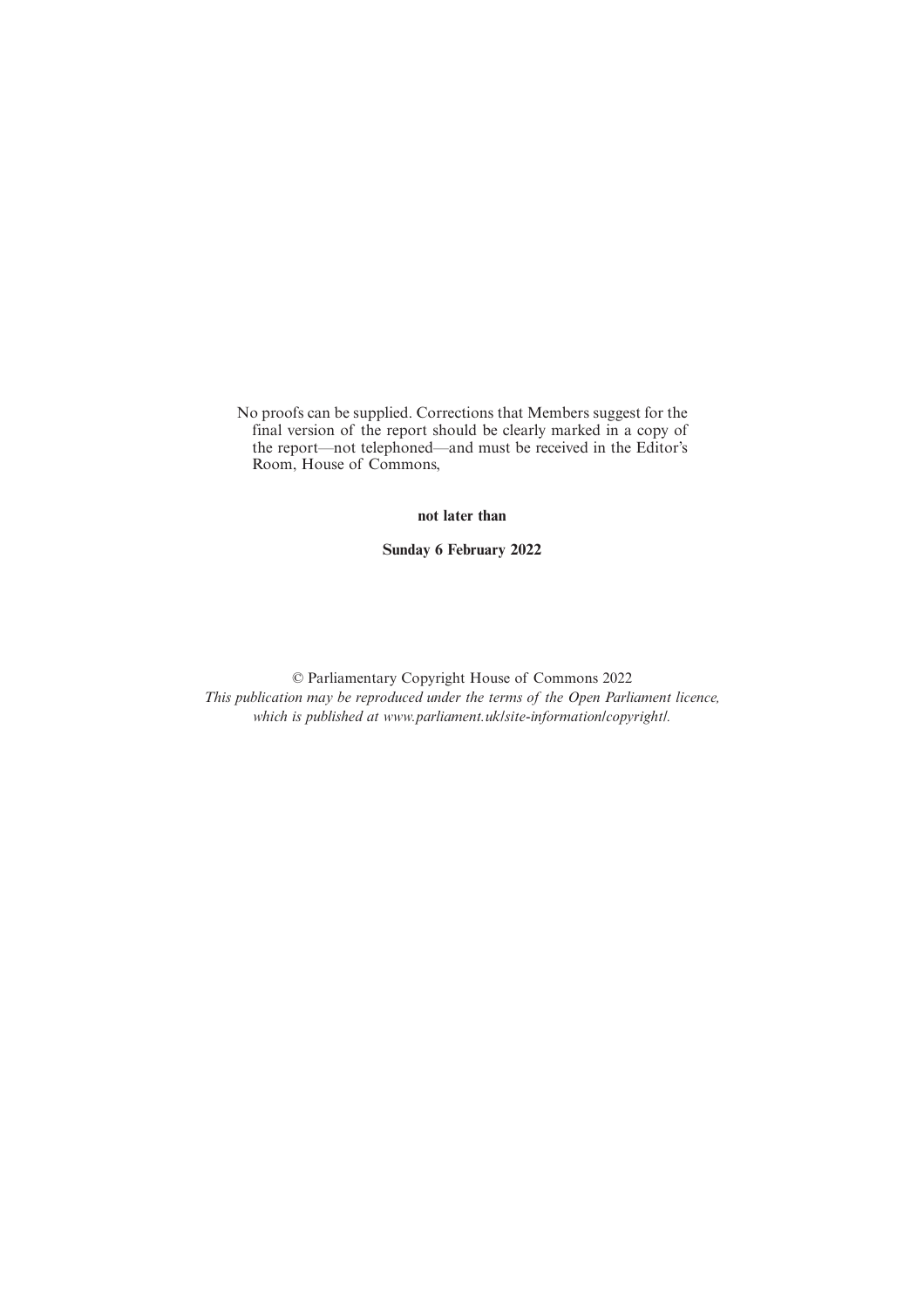## **The Committee consisted of the following Members:**

*Chair:* DEREK TWIGG

† Aiken, Nickie *(Cities of London and Westminster)* (Con)

- † Beckett, Margaret *(Derby South)* (Lab)
- Eagle, Dame Angela *(Wallasey)* (Lab)
- † Elmore, Chris *(Ogmore)* (Lab)

Gardiner, Barry *(Brent North)* (Lab)

- † Hinds, Damian *(Minister for Security and Borders)*
- † Holmes, Paul *(Eastleigh)* (Con)

† Lynch, Holly *(Halifax)* (Lab)

- † Mortimer, Jill *(Hartlepool)* (Con)
- † Russell, Dean *(Watford)* (Con)

† Saxby, Selaine *(North Devon)* (Con) † Seely, Bob *(Isle of Wight)* (Con) † Shelbrooke, Alec *(Elmet and Rothwell)* (Con) Smith, Nick *(Blaenau Gwent)* (Lab) Sultana, Zarah *(Coventry South)* (Lab) † Vickers, Martin *(Cleethorpes)* (Con) † Whittaker, Craig *(Lord Commissioner of Her Majesty's Treasury)* Sarah Ioannou, Rebecca Lees, *Committee Clerks*

**† attended the Committee**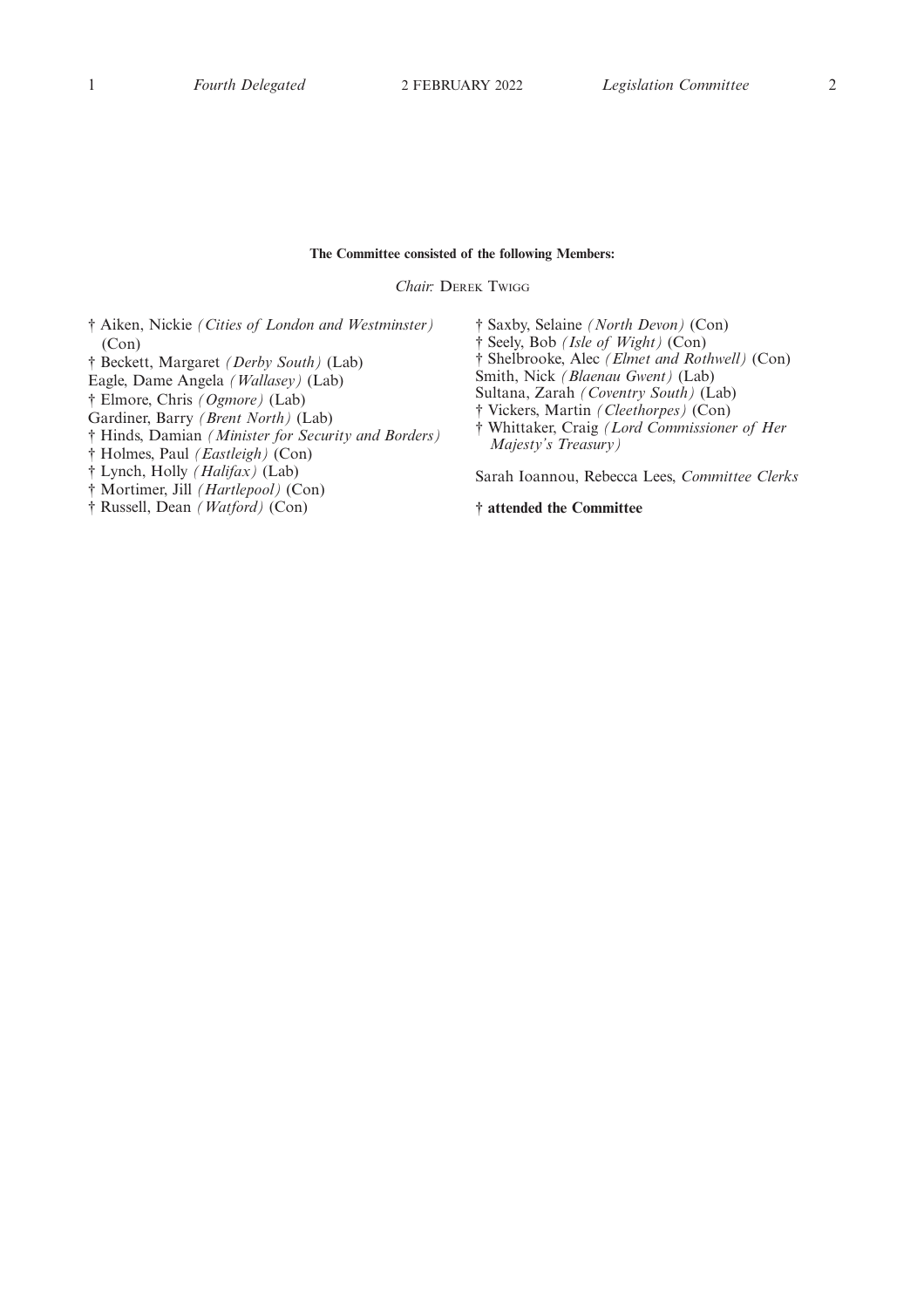## Fourth Delegated Legislation Committee

*Wednesday 2 February 2022*

[DEREK TWIGG *in the Chair*]

## **Draft Passenger, Crew and Service Information (Civil Penalties) (Amendment) Regulations 2022**

### 2.30 pm

**The Chair:** Before we begin, I remind Members to observe social distancing, and to wear masks when they are not speaking. I call the Minister.

#### **The Minister for Security and Borders (Damian Hinds):** I beg to move,

That the Committee has considered the draft Passenger, Crew and Service Information (Civil Penalties) (Amendment) Regulations 2022.

I thank all right hon. and hon. Members for being here, and welcome the shadow Minister, the hon. Member for Halifax, in particular. I look forward to our working together on matters of national security, and of course being scrutinised and held to account by her on behalf of the official Opposition.

The regulations make two amendments to the Passenger, Crew and Service Information (Civil Penalties) Regulations 2015. First, they delete a sunset clause which would otherwise mean that the 2015 regulations ceased to have effect from the 31 March. Secondly, they extend the scope of the 2015 regulations to include channel tunnel rail operators.

All carriers operating scheduled services to and from the UK are required to provide complete, accurate and timely passenger, crew and service information to the Home Office. Those requirements are made in accordance with paragraphs 27 and 27B of schedule 2 to the Immigration Act 1971. The same requirements may be made by a constable under section 32 of the Immigration, Asylum and Nationality Act 2006.

The information, known as advance passenger information and passenger name record data, forms a key component of the United Kingdom's border security arrangements. Processing of these data allows Border Force and police to carry out border control checks before individuals depart from the UK, before individuals are able to depart to the UK, and before they arrive in the UK. People wanted by police can be apprehended before leaving, while individuals who pose a security or other threat to the UK may be prevented from travelling here, through the no fly scheme, or detected upon arrival in the UK. The same capability enables the effective targeting of individuals carrying illegal drugs and criminal cash, and the disruption of organised immigration crime using scheduled flights.

The 2015 regulations introduced a civil penalty regime whereby the Secretary of State may require a carrier to pay a penalty if the carrier fails to comply with these requirements; the maximum penalty is £10,000 for each breach. Before the introduction of the civil penalty regime, there was only a criminal offence under section 27 of the Immigration Act 1971, with a maximum penalty of six months' imprisonment. That criminal penalty remains in place, as it should for the most serious failure to comply with the requirements. The civil penalty was introduced because of the challenge of successfully prosecuting overseas operators in particular for failing to comply with a requirement to provide passenger, crew or service information where that information was being provided from the operators' systems overseas.

In practice, the approach to civil penalties has been, and continues to be, one of collaborative engagement. To date, no carrier has needed to be given a penalty notice under the 2015 regulations. There have been several instances where the civil penalty regime has been invoked, formal enforcement action for non-compliance has been initiated, and formal notices of potential liability given, but so far, in all cases, that has been sufficient to secure carriers'compliance, meaning penalties have not been required.

Removing the sunset clause will also preserve the deterrent effect of the civil penalty regime which, alongside the passenger, crew and service information requirements, is a permanent and ongoing element of the UK's border security arrangements. Extending the civil penalty regime to Channel Tunnel rail operators ensures parity in the application of both criminal and civil penalties to all carriers operating scheduled international routes and required to provide this information.

The amendment maintains the necessary deterrent to help ensure operators continue to meet their obligations to provide complete, accurate and timely information about individuals intending to travel to and from this country, the processing of which is a key component of our border security arrangements.

### 2.34 pm

**Holly Lynch** (Halifax) (Lab): It is, as always, a pleasure to serve with you in the Chair, Mr Twigg. I thank the Minister for his explanation and his warm welcome to me in this post. As this is our first exchange, I will resist the urge to detain him all day with a barrage of questions. The Committee will be pleased to hear that I do not intend to speak for long. The Minister has outlined the purpose of this statutory instrument, so I will not repeat it.

The Opposition agree that this technical change to prevent the powers the Government currently have in relation to passenger, crew and service information from expiring on 31 March, in line with the seven-year sunset clause. The instrument is proportionate, reasonable and in the national interest.

I was reassured by the explanatory notes and the Minister's statement just now that, to date, no penalties have had to be enforced. I hope that reflects the recognition by all involved that the passenger, crew and service information required is an important part of our efforts to keep this country safe.

In the same policy space, I will write to the Minister asking a series of questions about this week's news that officers of the Civil Nuclear Constabulary will be redeployed to assist with security on British ferries and other passenger ships. As those questions are outside the scope of the draft regulations before us today, I will follow up in writing.

We will not divide the Committee today, Mr Twigg.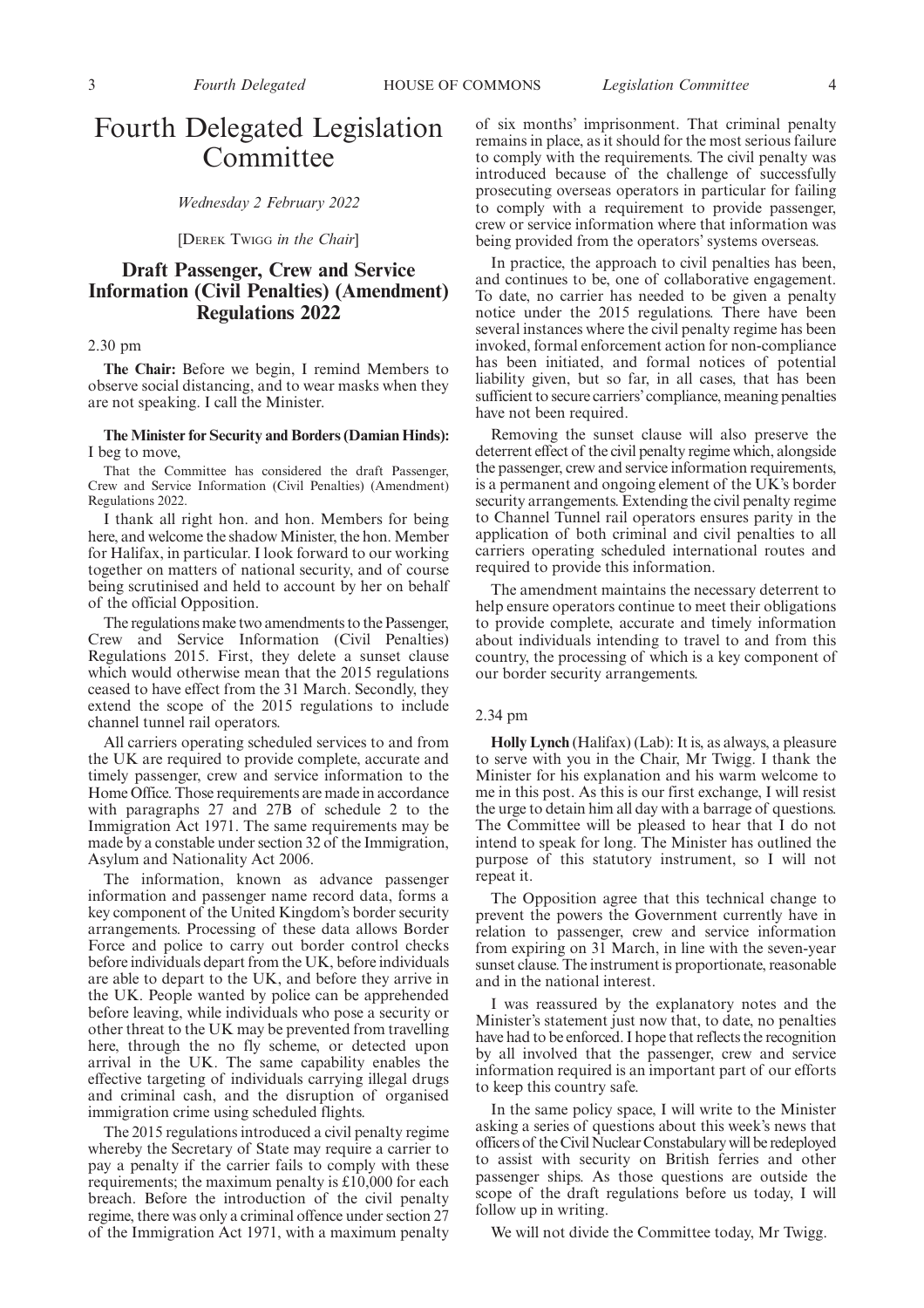2.36 pm

**Damian Hinds:** Again, I thank all right hon. and hon. Members for their presence here today and for, I hope, their support for the regulations, which will ensure the continued provision of complete, accurate and timely information about individuals travelling to and from the UK, whether by air, rail or sea. I look forward to the hon. Lady's letter.

*Question put and agreed to.*

2.36 pm

*Committee rose.*